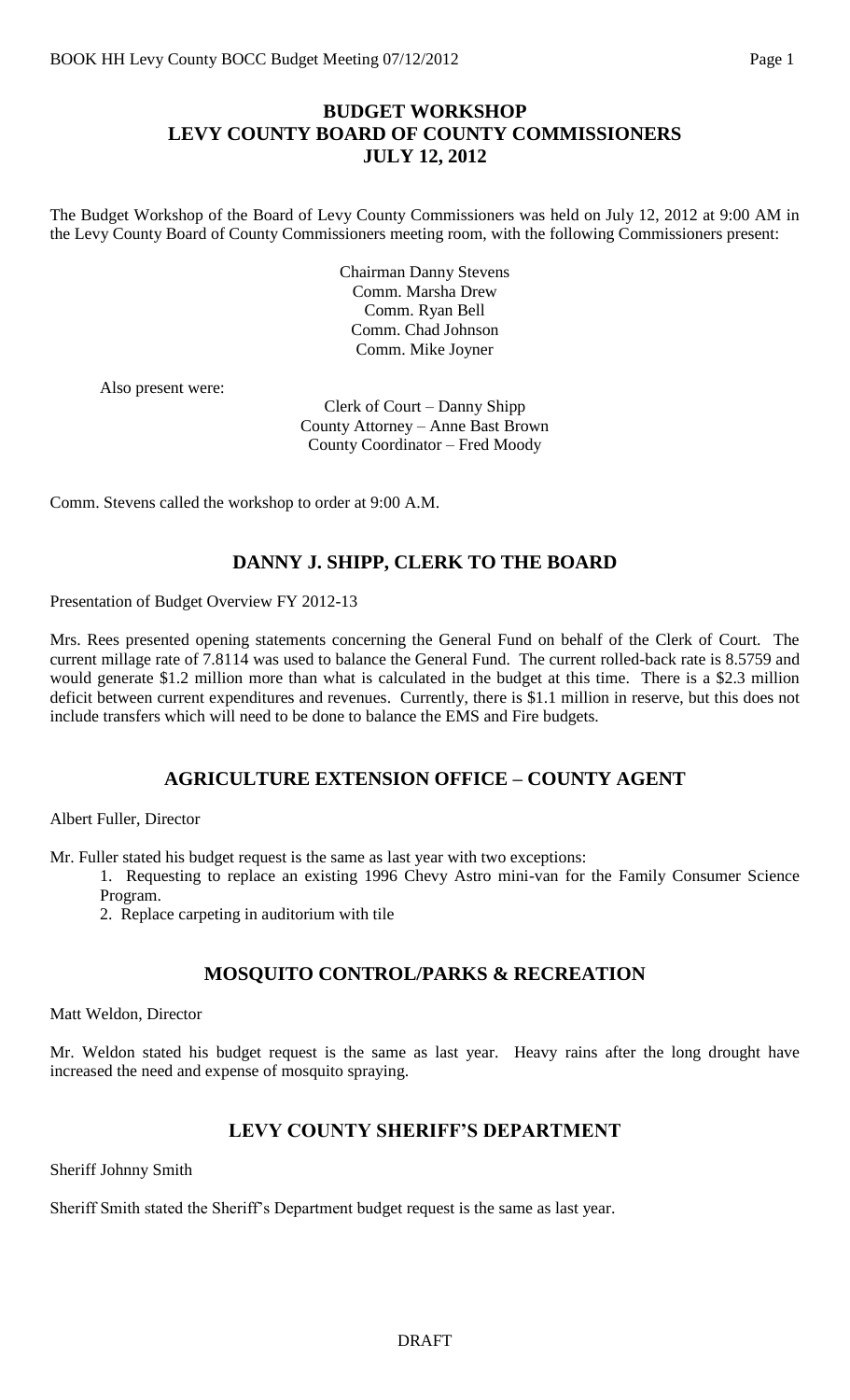# **SUPERVISOR OF ELECTIONS**

Connie Asbell, Supervisor of Elections

Comm. Stevens spoke on behalf of Mrs. Asbell who was unable to attend the Budget Workshop stating her budget request was the same as last year.

#### **TAX COLLECTOR**

Linda Fugate, Tax Collector

Comm. Stevens stated Mrs. Fugate's budget is approved by the Department of Revenue in Tallahassee and is fee based. Her budget request will come in August.

#### **CLERK OF COURT**

Danny Shipp, Clerk of Court

Mr. Shipp stated his budget shows an increase due to the second IT person hired, but this salary comes from different funds as the person provides IT assistance to numerous BOCC departments. The Clerk's office is also a fee office and the Recording numbers have been down resulting in a need for additional funding from the Board.

#### **HEALTH DEPARTMENT**

Mrs. Locke stated the budget request for the Health Department is the same as last year, \$150,000.

# **ANIMAL SERVICES**

David Weatherford, Director

Mr. Weatherford stated his budget was increased for this year as there is a need for a new truck. He stated \$25,000 has been budgeted for this item.

# **CONSTRUCTION / MAINTENANCE / WATER**

Jimmy Jones, Director

Mr. Jones stated his budget request is increased from last year for the Construction/Maintenance Department. Mr. Jones stated there are some increases in the Water Department budget.

# **LIBRARY**

Lisa Brasher, Director

Ms. Brasher stated her budget request is increased by \$8,347 to cover the salary of a part-time employee going to full-time and for IT usage.

#### **VETERANS' SERVICE**

Robert Lowyns, Director

Mr. Lowyns stated his budget request is the same as last year.